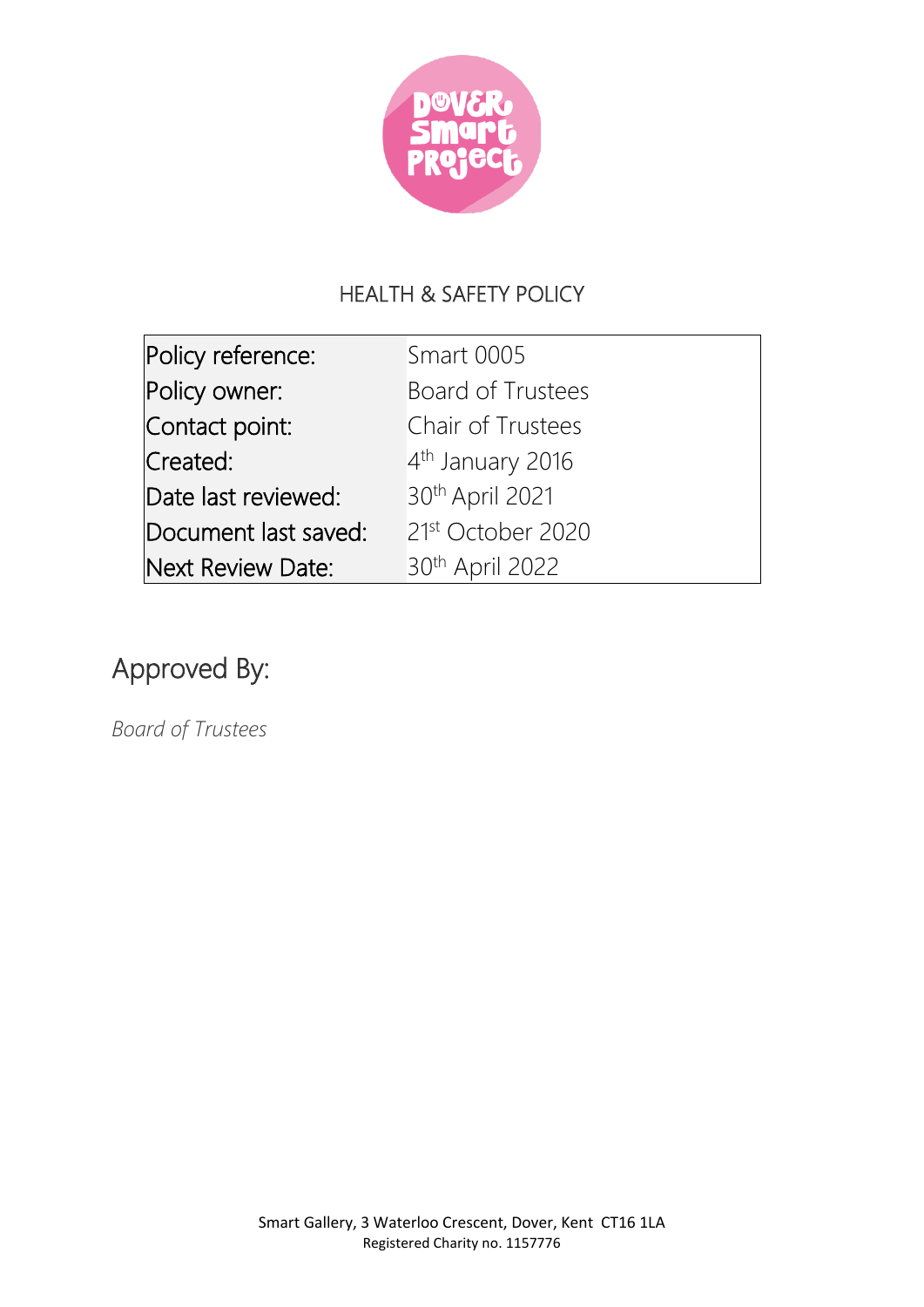

#### Health & Safety Statement

Dover Smart Project is committed to ensuring the health, safety and welfare of our service users, staff and volunteers as far as is reasonably practicable, as well as members of the general public who may be affected by our activities.

Our statement of general policy is:

- To take steps to ensure that Dover Smart Project meet their legal duty of care to others. Individuals must make every effort to support, comply with, and implement this policy
- To provide adequate control of health and safety risks arising from our activities, with the aim of preventing accidents, incidents and ill health
- To provide information and training to staff and volunteers (as required) to enable the safe performance of our activities
- To provide and maintain adequate and safe working places and equipment in conjunction with our service users, to enable the safe performance of our activities.
- To provide opportunities for service users, carers, staff and volunteers to raise issues of health and safety
- To regularly monitor and review this policy, making changes that are required, including those directly resulting from changes in legislation.

#### 1. Individuals

All individuals, regardless of their role, accept their responsibility for health and safety, including the following duties:

- Take care of yourself
- Not putting yourself or others in danger, or taking any unnecessary risks
- Co-operate with the management of Dover Smart project
- Reporting any hazards